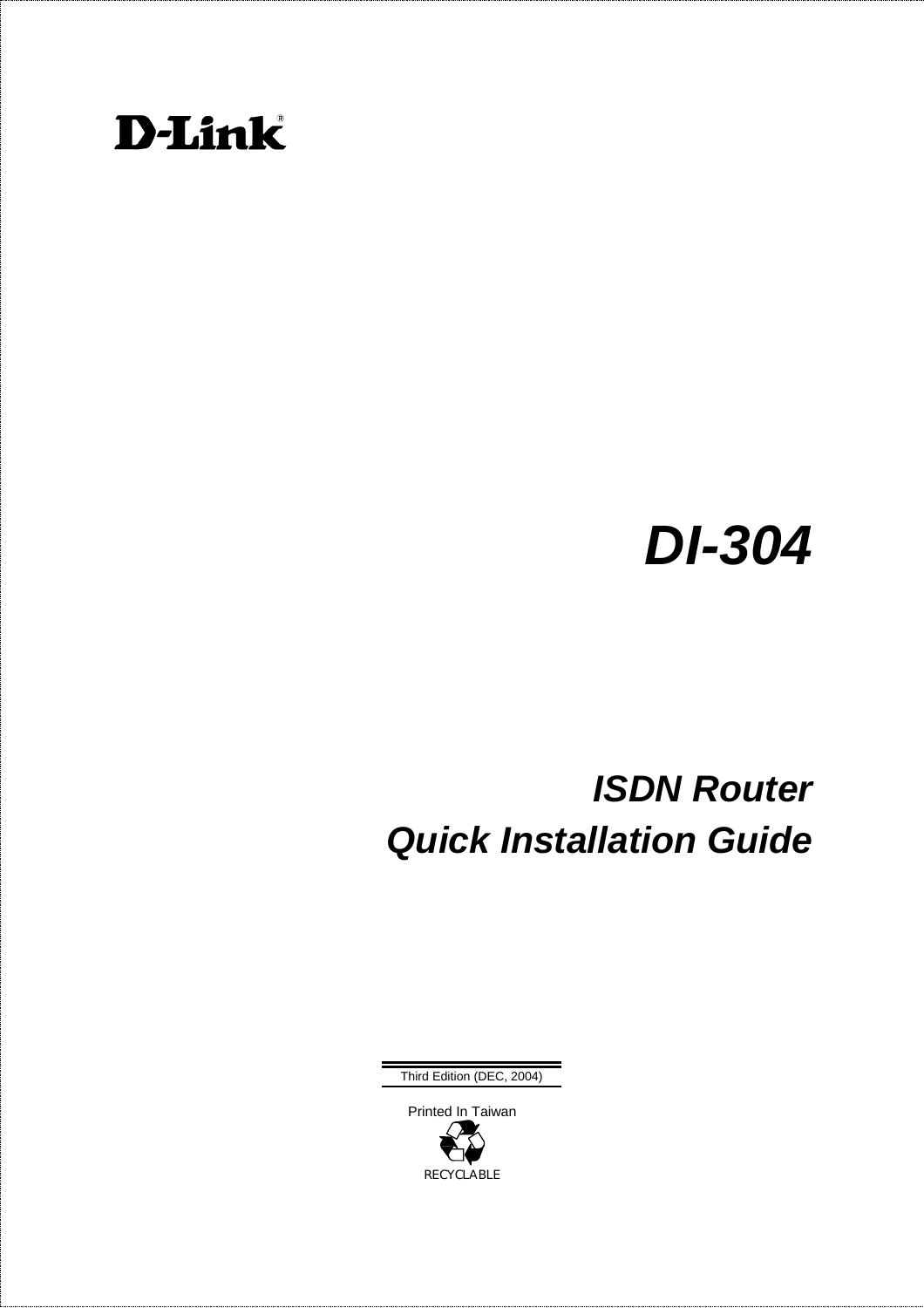### *Introduction*

This Quick Installation Guide gives step-by-step instructions for setting up the D-Link DI-304 ISDN routers. The model you have purchased may appear slightly different from those shown in the illustrations. Examples in this manual are based on ISDN routers. For more detailed information about the ISDN router, its components, making network connections and technical specifications, please refer to the User's Guide included with your router.

#### **Unpacking**

Open the shipping cartons of your Internet server and carefully unpacks the contents. The carton should contain the following items:

- ♦ One ISDN Router device
- One AC power adapter, suitable for your areas electrical power connections
- ♦ One unshielded twisted-pair (UTP) cable.
- One unshielded twisted-pair (ISDN) cable.
- **Rubber Feet**
- ♦ *User's Guide*
- ♦ *CD-ROM*

Inspect the device and all accompanying items. If any item is damaged or missing, report the problem immediately to your dealer.

#### *Ordering Your ISDN Line*

If you do not have an ISDN line installed already, we suggest that you order it from your telephone company as soon as possible to avoid the long waiting period common when ordering a new line. Use the information in this section to place the order. If you have already installed your ISDN line, you can check the following section to make sure that you can use all the features of your ISDN router.

- **1.** Contact your local telephone company's ISDN Ordering Center.
- **2.** Make sure DSS1 switches are available since these are the only switch types currently supported by the ISDN router.
- **3.** When the telephone company installs your ISDN line, be sure to obtain the following information:
	- ◊ ISDN switch type.
	- ◊ ISDN telephone number(s).

#### **The ISDN router Front Panel**

Names and descriptions of your router's front panel LEDs are given below:

| DI-304           | <b>D-Link</b>                                                       | R<br>e |
|------------------|---------------------------------------------------------------------|--------|
| Power<br>$\circ$ | $- - 0180988$<br>$ 50$<br>Status.<br>$\circ$<br>္မွ<br>ဝူ<br>õ<br>O |        |
|                  | ー<br>DI-304                                                         |        |

**POWER**— Comes on as soon as you connect the router to the power adapter and plug the power adapter into a suitable AC outlet.

**STATUS**— Should be blinking if the router is functioning properly.

**ISDN – LINK**— Indicates that the router has an ISDN line connected to the ISDN interface and it has been successfully initialized.

*Note***:** On some NT1 boxes, the LINK indicator will go off when the ISDN line has been idle for a while. When the router is dialing or answering a call, it should be on again.

**ISDN – B1** and **B2**— On if there is an active ISDN session on that channel or if that channel is making or receiving a call.

**LINK/ACT**— **1** through **4**. These indicators light up when a port is connected to a powered-on Ethernet/Fast Ethernet station. The LEDs blink when information is transmitted or received on a port.

**100/10M – 1** through **4** These indicators light up when a port is operating at 100Mbps. Otherwise, if this indicator is dark *and* the corresponding **LINK** indicator is lit, then the port is operating at 10Mbps.

#### **The ISDN router Rear Panel**



#### **DI-304**

**POWER** — This socket is an 18 volt, 750mA power input jack. If the power adapter included with the router has been lost or misplaced, please ensure that the replacement adapter meets both the voltage and amperage requirements.

**ETHERNET** – The Ethernet ports function as a normal, dual speed NWay Ethernet switch.

*Uplink* – This port is used to connect the router to another switch or hub using a straight-through twisted-pair cable. When the Uplink port is used, Port 1x is unavailable.

*2*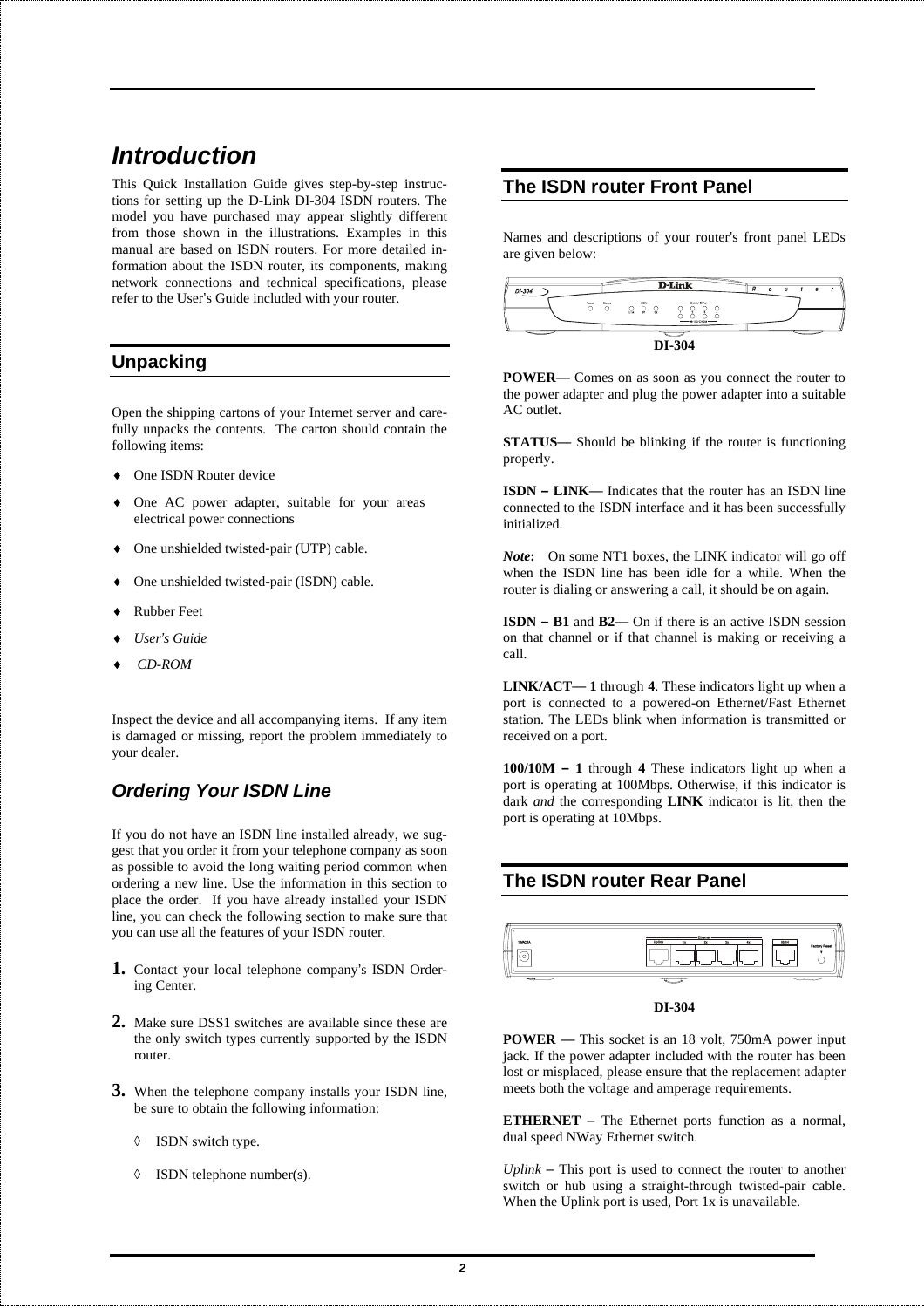*Ports 1x to 4x* – These eight ports can be used to connect end-stations to the router using straight-through cables.

**ISDN** – This socket is used to connect the ISDN line to either an NT-1 or directly to the ISDN wall jack, depending on the type of service delivered by your phone company.

#### **Installation and Initial Configuration**

#### *Step 1 - Connecting an ISDN Line to the Router*

Your phone company will provide an S/T interface into your home or office. Plug the ISDN line from the router directly into the ISDN wall socket provided by your phone company.

#### *Step 2 - Connecting Ethernet Cables to the Router*

Your DI-304 has four ports for connecting 100BASE-TX Fast Ethernet devices to form a LAN. The jacks for ports 1 through 4 are wired to let you connect network end nodes (computers, servers, bridges, other routers, etc.) using standard "straight-through" EIA (Electronic Industries Association) Category 5 or higher twisted-pair cables. The jack for the sixth port is labeled **Uplink** and is wired to let you connect to another 10Mbps or 10/100Mbps Ethernet or hub or Switch using a straight-through cable, or an end node using a cross-wired cable.

Please refer to the following chart when deciding on the type of cable necessary for a given connection:

| <b>DEVICE</b> | <b>PORT</b><br><b>USED</b> | <b>DEVICE</b><br><b>BEING</b><br><b>CONNECTED</b> | <b>PORT</b><br><b>TYPE</b> | <b>CABLE</b><br><b>TO USE</b>     |
|---------------|----------------------------|---------------------------------------------------|----------------------------|-----------------------------------|
|               | Normal                     | Hub or                                            | Normal                     | Crossover<br>(X)                  |
|               |                            | Switch                                            | Uplink                     | Straight-<br>Through<br>$($   $)$ |
| Router        |                            | Server (or PC)                                    |                            | Straight-<br>Through<br>(         |
|               | Uplink                     | Hub or                                            | Normal                     | Straight-<br>Through<br>$($   $)$ |
|               |                            | Switch                                            | Uplink                     | Crossover<br>(X)                  |
|               |                            | Server (or PC)                                    |                            | Crossover<br>(X)                  |

The figure below shows how to make an Ethernet connection between the router and a network end node.



RJ-45 connecto

#### **Important Notes on Ethernet Connections**

Observe the following rules when connecting devices with twisted-pair Ethernet cables:

- For both end-node and uplink connections, use only EIA Category 5 or higher-grade twisted-pair data cables with RJ-45 plugs. In almost all cases, only standard straightthrough cables are needed.
- Make sure no cable is more than 100 meters (328 feet) long.
- When uplinking two hubs together with a straightthrough cable, use an uplink-type jack at one end, and an end-node-type jack at the other.
- If uplinking more than two hubs together, observe the 5-4-3 rule: no signal, in order to go from one end node to another, must ever pass through more than five twistedpair cables, four repeaters (that is, hubs), and three uplink cables. This is the maximum signal path in twistedpair Ethernet. Also be sure never to allow a signal loop to form.



Note that you can connect an end node through the Uplink jack, but to do so you must use a cross-wired cable or cable converter.

#### *Step 3 - Powering Up Devices for Initial Configuration*

Plug in the included 18V AC, 1000 mA power adapter into the power jack on the router's rear panel.

You should have now connected the ISDN phone line, one or more Ethernet cables, and the power adapter.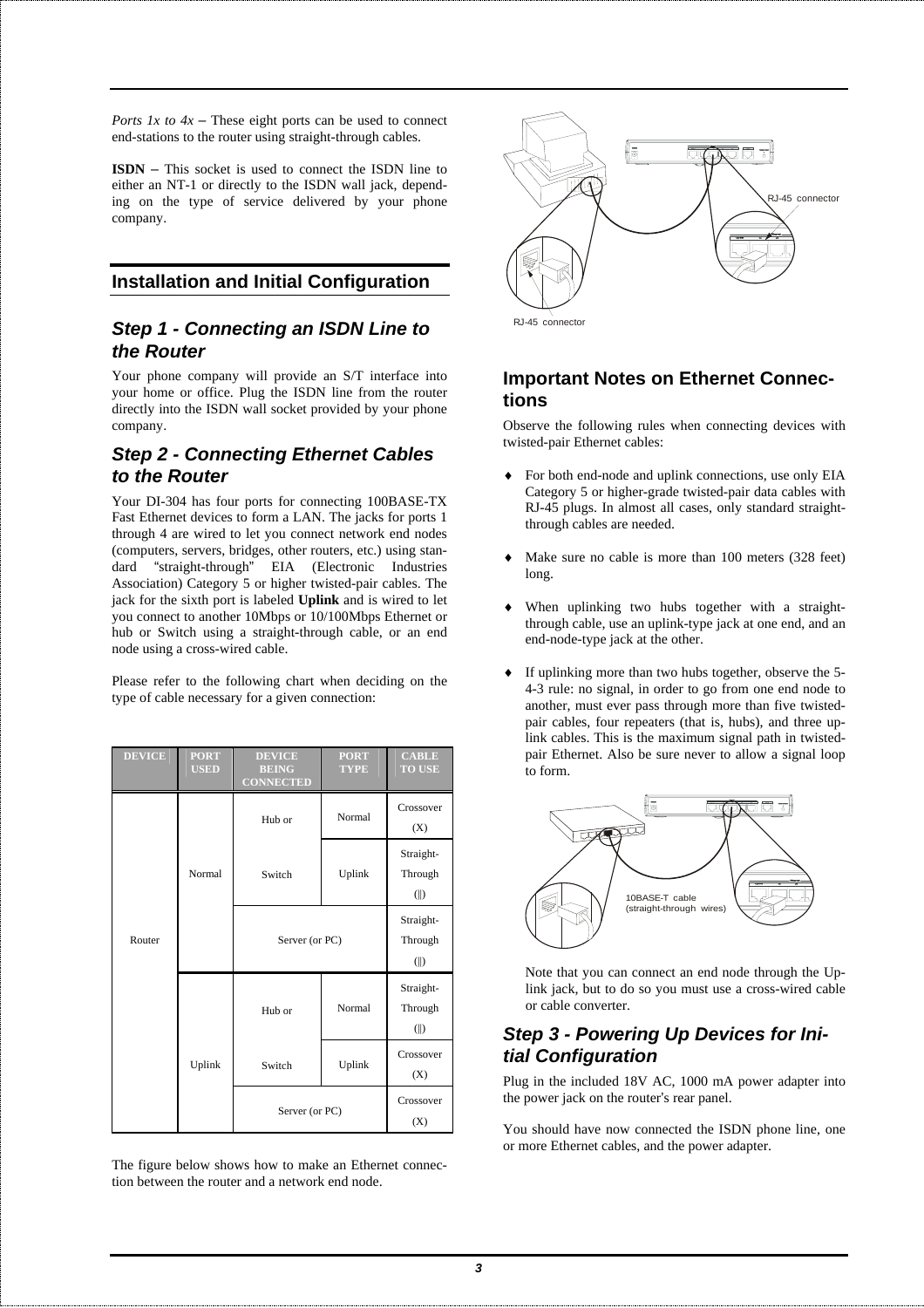At this point in the installation process you can now power up the console computer, and then power up the router.

#### *Step 4 - Initial Configuration of the Router*

You can configure your router using the supplied Configuration program and Java-capable World Wide Web browser . The Configuration program requires a Windows machine running a Java-capable World Wide Web browser.

#### *Step 5 - Plugging in All Devices*

You can now plug in and power on all other devices connected to the router.

The router is now able to use the LAN ports.

The router must be further configured to get the built-in ISDN modem to function properly, to perform other routing functions, and to manage your IP network. This can now be done by using the Java-capable World Wide Web browser.

For more information about configuring or managing the router, please refer to the *User's Guide*.

#### *Additional Information*

Additional help is available online at http://www.dlink.com, or through our offices listed at the back of the User's Guide.